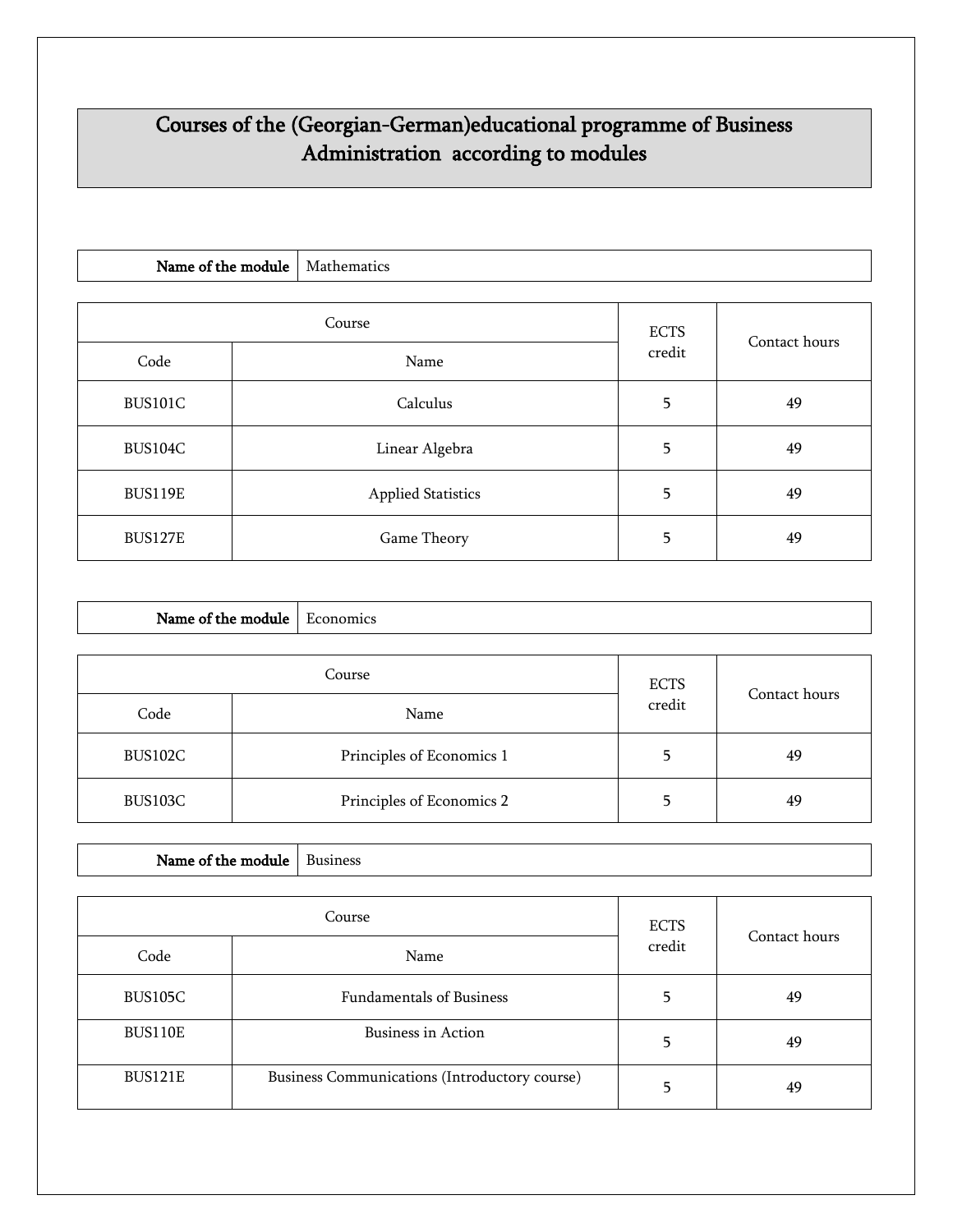| <b>BUS120E</b> | <b>Business Ethics</b>                          | 5 | 49 |
|----------------|-------------------------------------------------|---|----|
| BUS139E        | International Business (Introductory course)    |   | 49 |
| BUS113C        | Legal Principles of Business                    |   | 49 |
| BUS122C        | Modeling and Optimization of Business Processes | 5 | 49 |
| BUS133E        | Fundamentals of Logistics                       |   | 49 |

٦

| Name of the module |  | Marketing                        |               |    |
|--------------------|--|----------------------------------|---------------|----|
|                    |  |                                  |               |    |
| Course             |  | <b>ECTS</b>                      | Contact hours |    |
| Code               |  | Name                             | credit        |    |
| BUS108C            |  | <b>Fundamentals of Marketing</b> | 5             | 49 |
| <b>BUS115E</b>     |  | Business Marketing (2B)          | 5             | 49 |
| <b>BUS140E</b>     |  | Principles of Service Marketing  | 5             | 49 |

|         | Course                                    | <b>ECTS</b> | Contact hours |
|---------|-------------------------------------------|-------------|---------------|
| Code    | Name                                      | credit      |               |
| BUS151E | Foreign Language - Business German 1      | 5           | 49            |
| BUS152E | Foreign Language - Business German 2      |             | 49            |
| BUS153E | Foreign Language - Business German 3<br>З | 5           | 49            |

Name of the module  $\vert$  Foreign Language

т

Г

Name of the module  $\vert$  Accounting

| Course  |                        | <b>ECTS</b> |               |
|---------|------------------------|-------------|---------------|
| Code    | Name                   | credit      | Contact hours |
| BUS107C | Financial Accounting 1 |             | 49            |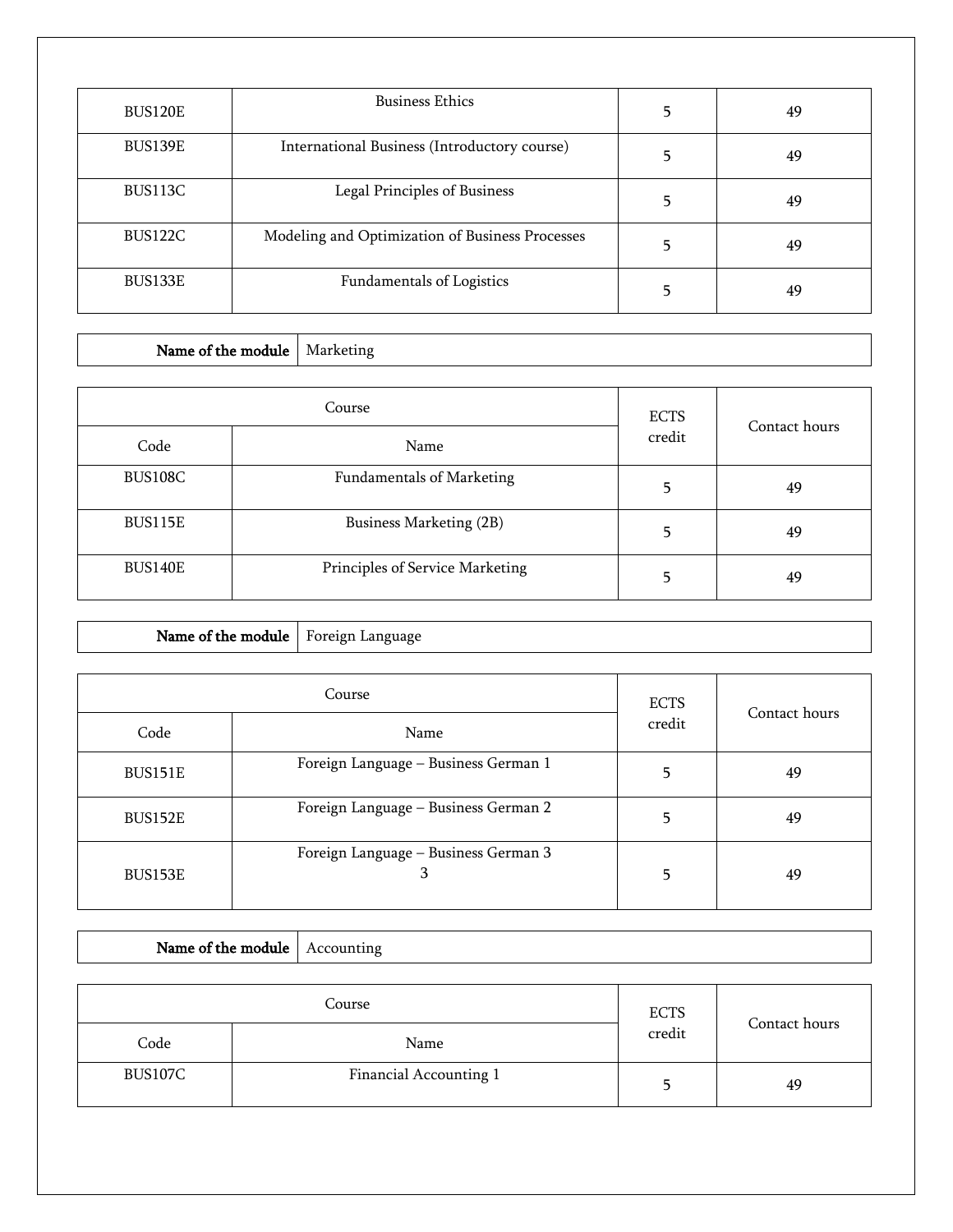| BUS111C | Financial Accounting 2 | 49 |
|---------|------------------------|----|
| BUS116C | Managerial Accounting  | 49 |
| BUS135E | Taxation               | 49 |

Name of the module  $\vert$  Management

|                | Course                                        | <b>ECTS</b><br>credit | Contact hours |
|----------------|-----------------------------------------------|-----------------------|---------------|
| Code           | Name                                          |                       |               |
| BUS112C        | <b>Fundamentals of Management</b>             | 5                     | 49            |
| <b>BUS130C</b> | Strategic Management (Introductory course)    | 5                     | 49            |
| <b>BUS126E</b> | Organizational Behavior (Introductory course) | 5                     | 49            |
| <b>BUS128E</b> | <b>International Management</b>               |                       | 49            |

| Name of the module | Tourism                 |             |               |
|--------------------|-------------------------|-------------|---------------|
|                    |                         |             |               |
|                    | Course                  | <b>ECTS</b> | Contact hours |
| Code               | Name                    | credit      |               |
| <b>TOR101E</b>     | Introduction to Tourism | 5           | 49            |
| <b>TOR102E</b>     | Tourism Geography       | 5           | 49            |
| <b>TOR104E</b>     | <b>Event Management</b> | 5           | 49            |
| <b>TOR105E</b>     | Hospitality Management  | 5           | 49            |

| Name of the module Finances |        |                       |               |
|-----------------------------|--------|-----------------------|---------------|
|                             | Course |                       |               |
| Code                        | Name   | <b>ECTS</b><br>credit | Contact hours |